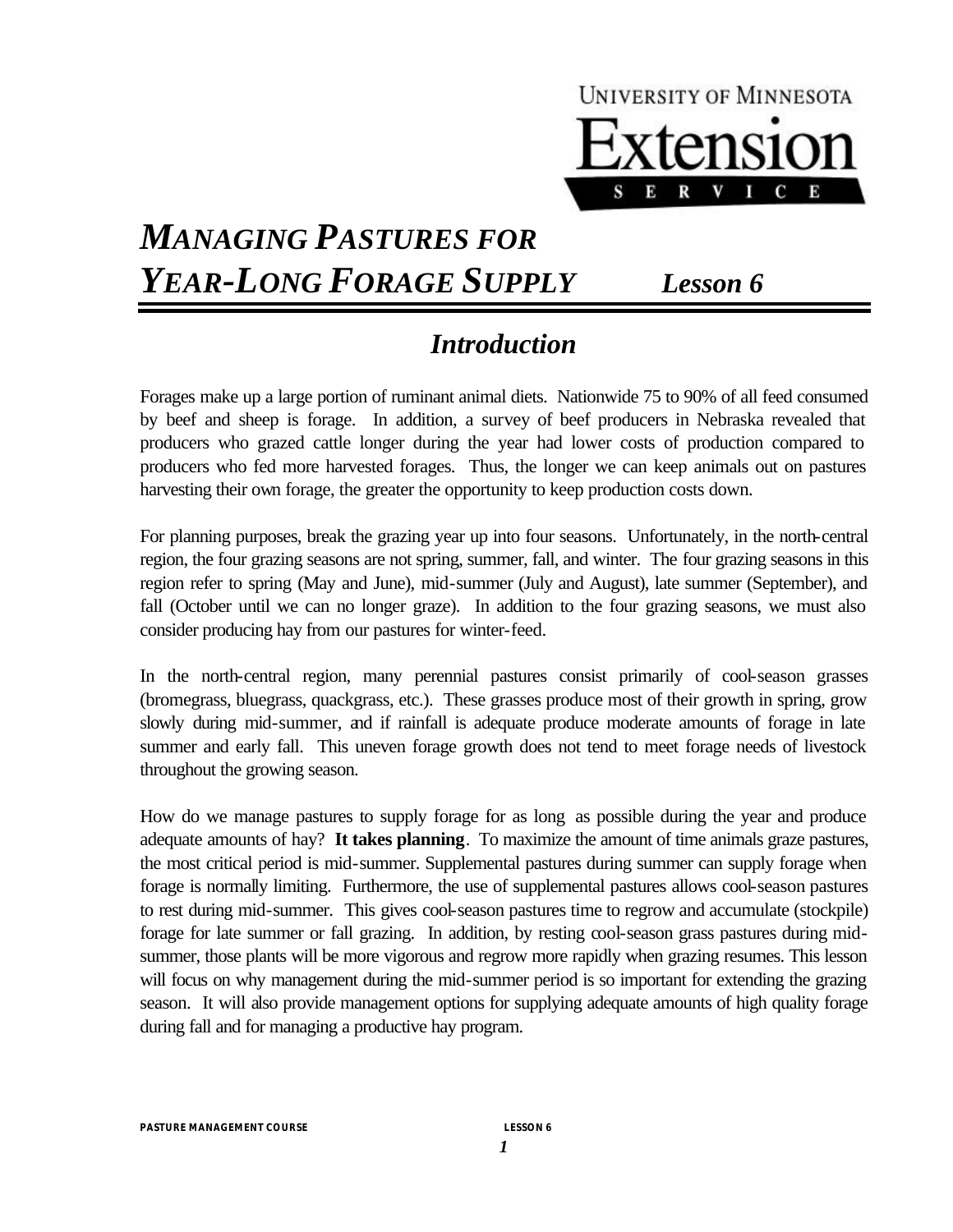## *Management effects on plant growth*

Normally in spring, pasture growth keeps up or keeps ahead of grazing animals. Under continuous grazing or high stocking rates, once summer comes and pastures get grazed down, they never seem to quite recover. This is for a reason. One must remember that half of the pasture is beneath the soil (the roots). When a plant is grazed, the plant tops (leaves) are removed. What we sometimes don't think about is that those leaves are feeding the whole plant (from the sun by photosynthesis). The plant compensates for top removal by sloughing off roots. Although it is a generalization, we need to think that what is going on above ground with our pasture plants is also going on below ground. When plant tops get shorter because we graze them, plant roots also get shorter. If plant tops are kept short, plant roots will also be short. A short root system can't explore very much of the soil for moisture or nutrients. When soil starts to dry, it does not take very long before the dry line in the soil is deeper than the plant roots. Even if fertilizer is applied, once nutrients are out of the relatively small rooting zone, the plant cannot get any more. Even when it rains, these plants are not as vigorous and cannot regrow as quickly. By letting pastures rest between grazings, plants can grow tops, which will help them grow more roots. This will then help them to explore more of the soil for water and nutrients, allowing the plants to grow more quickly after grazing. These are some of the reasons why rotational grazing helps pastures be more productive. However, even with rotational grazing, cool-season plant growth is slow during summer and pastures generally do not produce adequate supplies of forage. Often in July and August animals are grazing whatever they can find.

How do we manage to have enough high quality forage available from July through fall? To accomplish this, cool-season pastures need to be destocked after spring (less animals per acre because less forage per acre is being produced). How do we go about destocking? There are several ways to do this. One is to stock pastures lightly. Forage growth will get ahead of grazing animals in spring, but animals will be able to selectively graze and there will be more forage for later in the growing season. This is a viable option for some livestock operations. However, animal production per acre will be below its potential.

Some other approaches to destocking pastures in summer are: 1) for dairy producers, graze heifers behind lactating cows in spring (if not grazing cows, graze dry cows behind heifers), or 2) make hay on some pastureland (or alfalfa stands) in spring and then use those fields for grazing in summer. This results in more acres for grazing during summer (destocking). This system allows for both hay production and for extra pasture during slow growth periods. In beef systems you can over-winter calves, graze them the following spring, and move them to a feedlot or sell them as plant growth slows. This option has to be weighed against the cost of feeding animals over winter.

Perhaps the best way to destock pastures is to remove animals altogether. Using more than one type of forage crop for pastures may give the best chance of supplying adequate amounts of forage season long. The following will discuss several alternatives for additional crops and management strategies for pastures.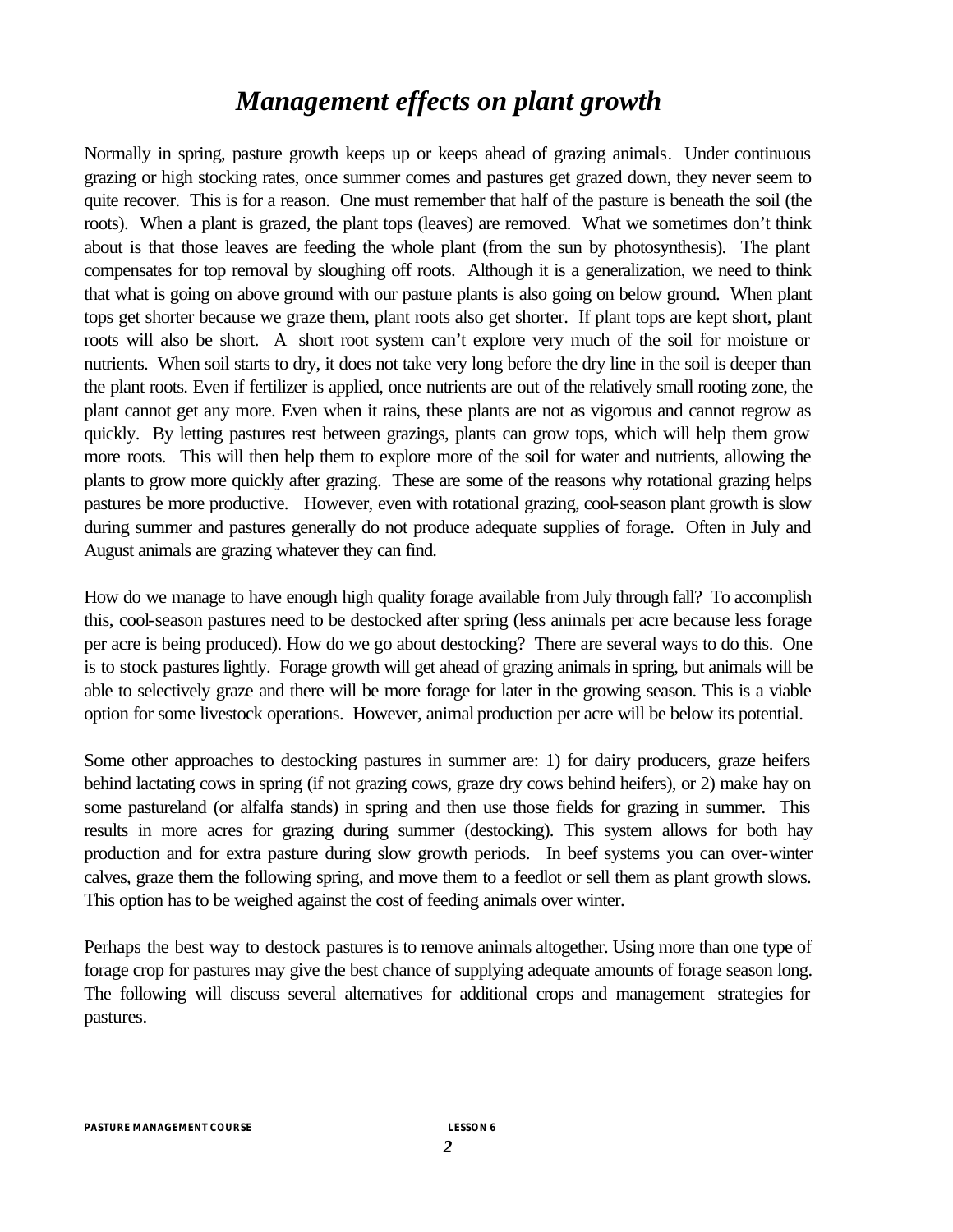## *Alternative forage management strategies and crops for summer*

### *Alfalfa*

Alfalfa can make an excellent complement to cool-season grass based grazing systems. Alfalfa is a high quality legume that grows more during mid-summer than cool-season grasses. Alfalfa already exists on many farms, and can support excellent liveweight gains or milk production. Over 3 years in Minnesota, alfalfa supported 667 lb. of lamb gain/acre/yr (Jordan and Marten, 1988).

Initial spring growth of alfalfa occurs when cool-season pastures are rapidly growing. As such, first cutting alfalfa can be taken for hay. Use alfalfa regrowth for summer grazing. When using alfalfa as pasture, rotational grazing is important. Graze alfalfa similar to the way you would hay it, with about 4 weeks rest between grazings. On dairies where forage intake is critical, moving animals to new forage should be done every milking or at least daily. In beef and sheep systems, less intensive systems can work well.

While animals are grazing alfalfa in summer, the cool-season grass pastures are growing slowly and are stockpiling forage for later use. This stockpiled cool-season grass is then available for grazing in late summer or fall.

Bloat can be a problem while grazing legumes and should not be ignored. Be aware and manage to minimize the risk of bloat. Do not move hungry animals to fresh, lush alfalfa. If animals are hungry, feed them hay before moving them to a new pasture. Also, do not move them first thing in the morning. Wait until after they have had their morning meal (and are not as hungry) before moving them. Do not move animals onto wet alfalfa (from dew or rain). Feed hay in alfalfa pastures, particularly when animals are first turned out on alfalfa. Supply animals with a bloat block or bloat guard. Perhaps the most critical point is to observe animals often, particularly when first putting them on alfalfa and when pastures are rotated. At the West Central Research and Outreach Center (WCROC) near Morris, MN sheep were grazed on pure stands of alfalfa for 122 days in 1997. One lamb was lost to bloat. So be aware, but don't be afraid.

#### *Warm-season grasses*

Warm-season forages produce the majority of growth during July and August in the north-central region. This makes them fit nicely with cool-season grass pastures. There are two types of warmseason pastures: 1) native warm-season grasses, and 2) warm-season annuals.

#### *Native warm-season grasses*

Native warm-season grasses are perennials. Thus, they can persist for many years with good management. Native warm-season grasses grow rapidly and produce lush, vegetative forage during

*PASTURE MANAGEMENT COURSE LESSON 6*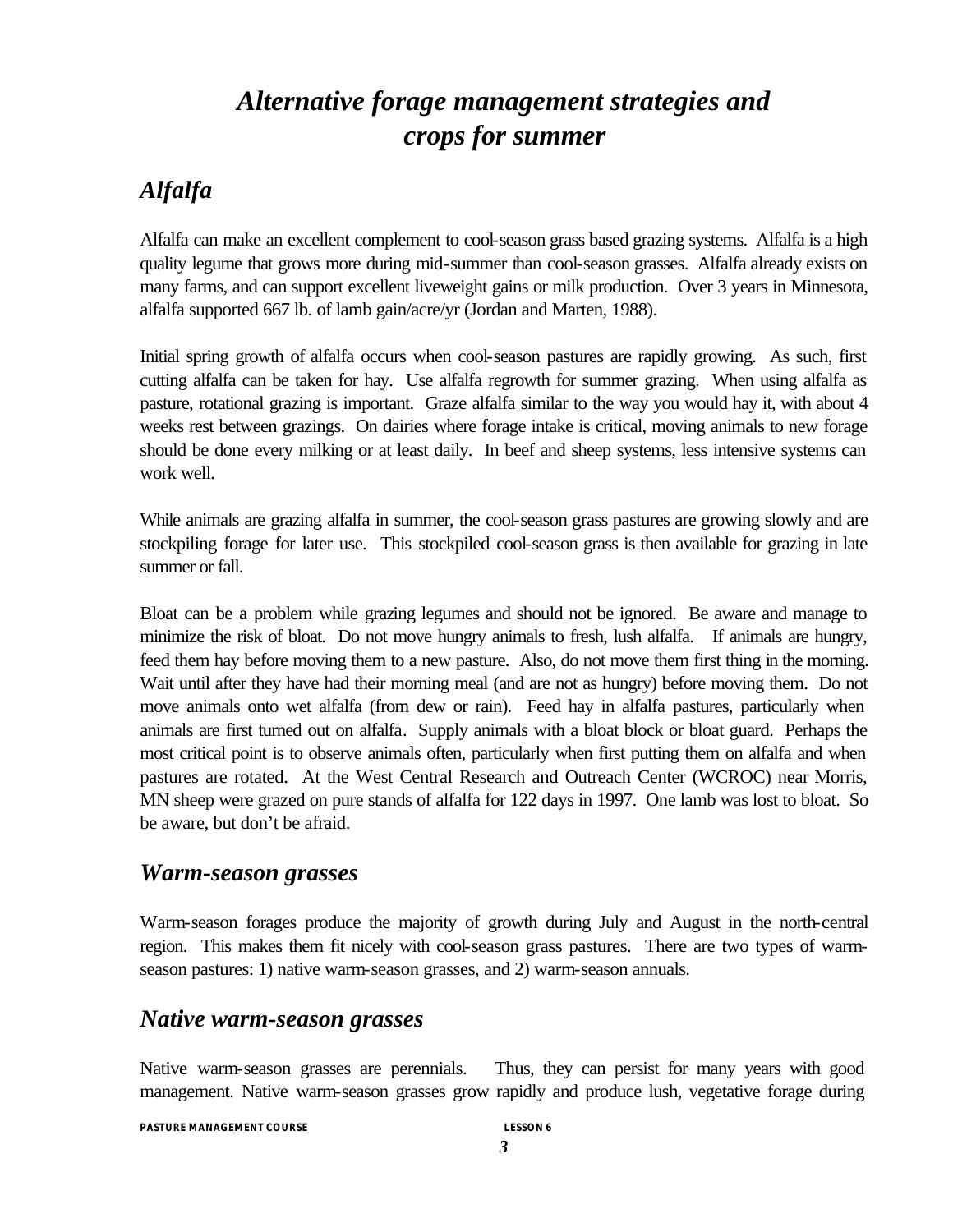mid-summer. Keep animals off of the warm-season pastures in the spring while cool-season pastures are actively growing. While grazing warm-season pastures in mid-summer, animals can gain 2 lb./hd/day. While grazing warm-season pastures, cool-season pastures can be rested and forage stockpiled for late summer and fall use.

Native grasses can be challenging to establish and maintain. In addition, as we go north, the midsummer period becomes shorter. Thus, the mid-summer forage slump when native grasses are most needed may not be as long. Good information on the economic benefits of native grasses in the north central region is lacking. However, native grass pastures offer an excellent complement to cool-season grass pastures.

#### *Summer annuals*

Summer annual grasses such as sudangrass or pearl millet can offer another option for mid-summer pastures. They also produce lush, vegetative growth during mid-summer, and are therefore a good complement to cool-season pastures. However, summer annuals can be expensive, as a result of annual seeding. Good management including rotational grazing and/or staggered planting dates are needed to make summer annuals economically viable. Under a multiple cut system at the Rosemount Research and Outreach Center in Rosemount, MN, sudangrass produced 5.7 tons/ac. dry matter (dm) of forage that averaged 12.7% crude protein (CP) and 61.0% in vitro digestible dry matter (IVDDM). In the same trial, pearl millet produced 5.8 tons/acre of dm that averaged 19.2% CP and 65.4% IVDDM. The sudangrasses (and all sorghum species) can cause prussic acid poisoning if grazed after a killing frost. Pearl millet will not cause prussic acid poisoning. As a general rule, pearl millet produces better on lighter soils and sudangrass better on heavier soils.

There are other summer annuals that can be used for forage as well. Both soybeans and cowpeas have shown promise as summer annuals for forage in the region. While the tonnage may not be as great (2.5 to 3.5 tons/ac.) as for sudangrass or pearl millet, animal performance can be better with these crops. Over three years, growing lambs gained 0.44 lb./day grazing cowpeas and soybeans as opposed to 0.33 lb./day for lambs grazing sudangrass (Sheaffer et al., 1992). Cowpeas and soybeans may be useful in systems where high intake and high individual animal performance are goals.

#### *Summer N fertilization*

Soil fertility on pastures is often overlooked as a management tool to increase summer forage production. To determine fertility needs, a lab should test soils, which can make fertility recommendations for your soil and climate.

Nitrogen fertilizer will increase plant growth. In many instances N is applied to pastures in spring. If the pastures are harvested for hay, this is a way to increase hay production and may be a viable option. However, under grazing systems, forage is often in abundant supply in spring, so additional growth at this time may not be efficiently used by grazing animals. This can result in poor return from money invested in fertilizer. It may make more sense in a grazing operation to apply fertilizer in June. This way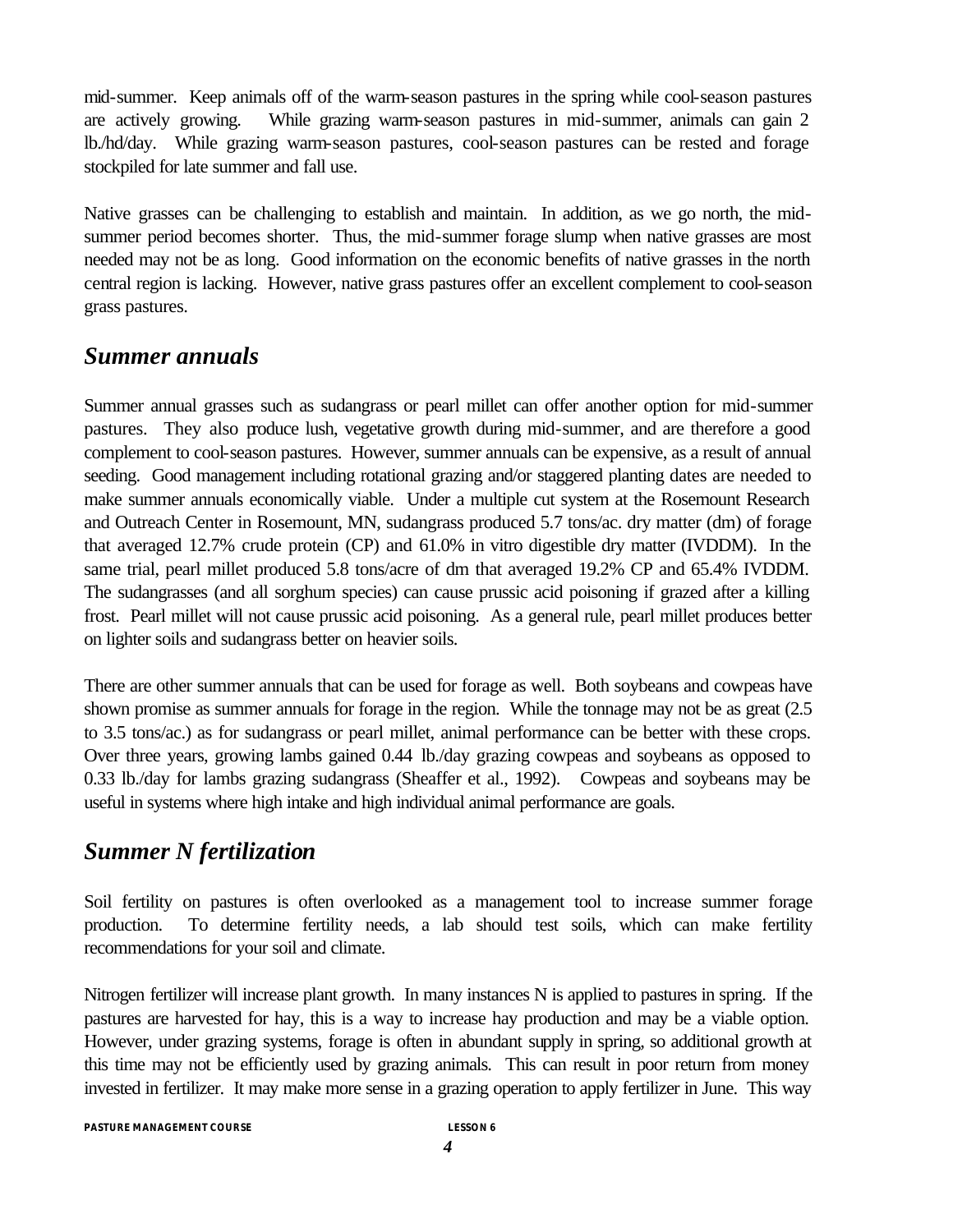the additional forage production will occur in mid-summer, when additional forage is needed. The carrying capacity of the cool-season grasses is greater in mid-summer when N is applied later in the growing season.

How much fertilization can be profitably applied to pastures can be difficult to determine. Growing more grass does not make fertilization profitable. Remember, for every dollar spent on fertility (or any input), more than one dollar must be made in return. Therefore, fertilizing to grow more forage in the spring and letting that forage get too mature and lower in quality is not profitable. Nitrogen should only be applied to grass if additional forage is needed. Because most pastures are under-used in spring and over-used in summer, one application of 50-80 lb. N/ac. in mid-June to mid-July may be the most profitable in many pasture systems. Table 1 gives nitrogen application recommendations for different grazing management systems and environmental conditions.

One thing to consider with N fertilization is that N can be applied to pastures in several forms. Supplying N to pastures by growing legumes or with animal manure can be an excellent option. Legumes can provide 80-100 lb. N/acre to grasses in a pasture. In addition, over 80% of the legume N grazed by livestock are returned to the pasture through manure and urine.

| Twelve It I throught recommissionations for grasss passence in Figures |            |
|------------------------------------------------------------------------|------------|
| <b>Management Situation</b>                                            | N to Apply |
|                                                                        | Lb./acre   |
| Rotational grazing and adequate rainfall                               | $150*$     |
| Continuous grazing and adequate rainfall                               | $100*$     |
| Grazing and moderate rainfall                                          | 50         |
| Sandy soils, steep slopes, low rainfall areas                          | 30         |
| Organic Soils                                                          | 50         |

Table 1. Nitrogen recommendations for grass pastures in Minnesota

\* Use split applications

#### *Forage Legumes in Grass Pastures*

Legumes benefit grass pastures by providing N to the grasses, by improving the distribution of forage growth through the grazing season, by increasing animal intake, and by improving animal performance. Alfalfa and clovers can make pastures more productive. Planting 10 lb./ac. of alfalfa in bromegrass pastures at the WCROC increased forage production 2.3 tons/ac./yr. To effectively use and maintain legumes in pasture systems, good pasture management is critical. Special attention to soil fertility and grazing management is needed to maintain legumes in pastures.

Forage legumes offer a number of advantages for pastures. However, there are several challenges for using legumes in pastures. Legumes can have poor persistence (particularly under continuous grazing) and low tolerance to poorly drained soils and low soil fertility. In addition, many legumes can cause bloat. As such, grass/legume mixed pastures are easier to manage than legume monocultures, and therefore may be desirable for pastures.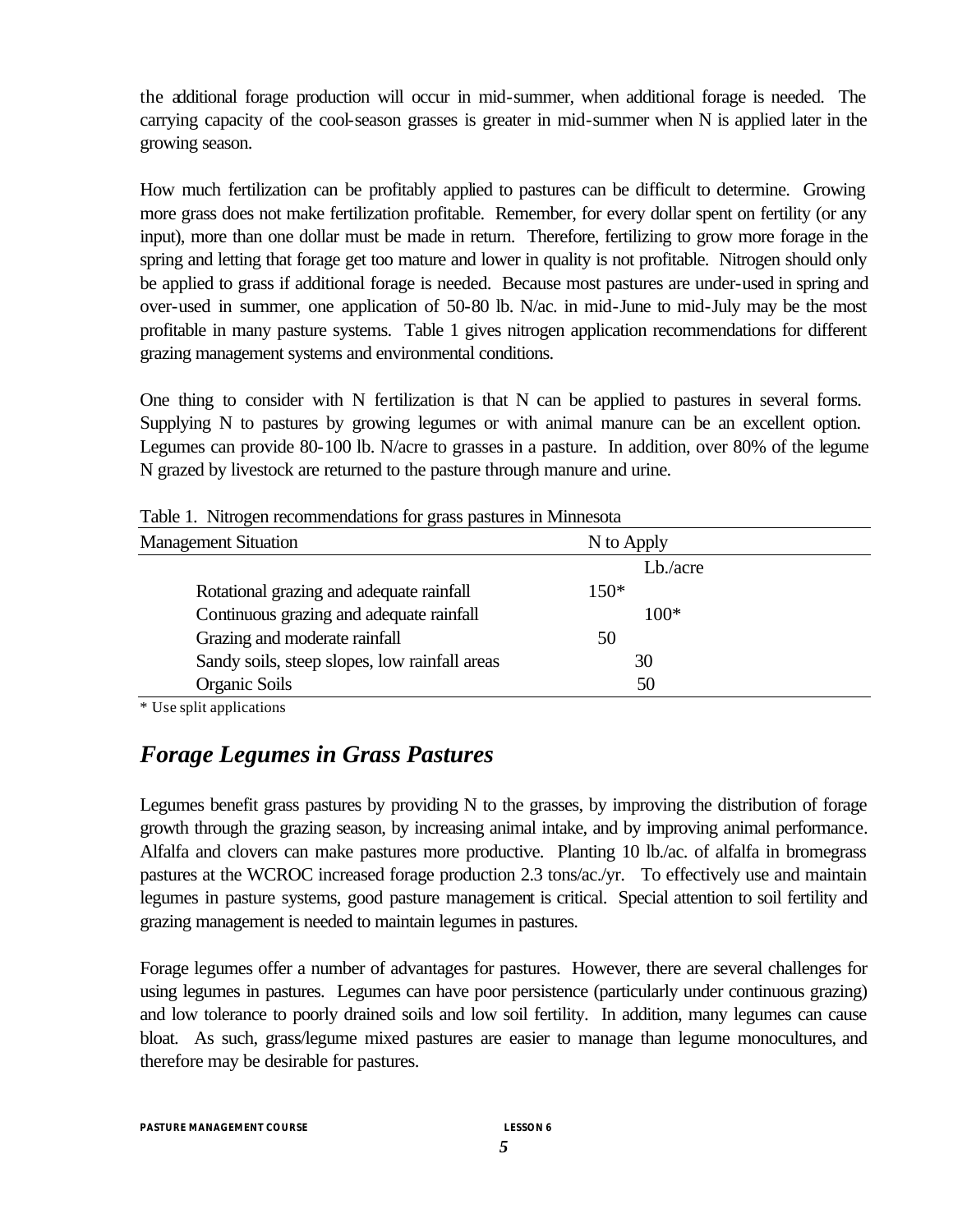#### *Stockpiled cool-season grass*

Stockpiling forages is done by removing animals from a pasture at some time during the growing season and letting forage accumulate for later use. Most people consider this an option for fall forage. However, cool-season grasses can be stockpiled for grazing during mid-summer. Pastures designated for mid-summer grazing would be grazed lightly or not be grazed in the spring. Thus, forage would be stockpiled in those pastures for mid-summer grazing. When stockpiled pastures are grazed during midsummer, spring grazed pastures would be rested. Animal performance may be lower in this type of system because pastures would be mature before they were grazed.

## *Strategies for fall forage*

#### *Stockpiled cool-season grass pasture*

Stockpiling cool-season grass pastures can supply forage for fall grazing. The bromegrass that dominates many pastures in the north-central region generally produce most of their seedheads by mid-June. Therefore, if stockpiling is initiated after mid-June, the majority of the forage available will be leaves. Leaves are more readily eaten and are higher quality than stems. However, the quality of coolseason grasses declines quickly as they go dormant. Thus, the quality of stockpiled forage tends to be relatively low. Therefore, fall stockpiled forage in this region is probably best suited to dry pregnant cows and ewes as opposed to growing or lactating animals.

A trial was conducted at the WCROC to evaluate the effect of stockpile initiation date and N fertilization on stockpiled yield. The earlier in the season stockpiling was initiated the greater the yield. However when pastures were stockpiled before July 1, more of the forage was stem material. In addition, the earlier a pasture is stockpiled the less use you can graze it during the growing season.

Nitrogen fertilization greatly increased the production of stockpiled forage in that trial. Applying 50 lb. N/ac. increased forage yield from 1190 lb./ac. to 1830 lb./ac. An additional 50 lb. N for a total of 100 lb. N increased yields only slightly. Preliminary data from this study indicate that in the region, initiating stockpiling in early to mid-July and applying 50 lb. N/ac. will optimize the amount of leaf material available for grazing during fall.

Making cool-season pastures available for stockpiling in mid-summer can be a challenge. On most farms, all available acres are needed for summer grazing. To make stockpiling work on a consistent basis, consider some of the summer forage alternatives discussed previously.

#### *Brassicas*

*PASTURE MANAGEMENT COURSE LESSON 6* Brassica crops include turnips, rape, typhon, kale, etc. The primary advantage of these crops is that they remain green and lush in the fall after most forage crops go dormant. Thus, they can produce good animal gains on pasture at a time when other forage crops are relatively low quality. However, animal performance when grazing brassicas has been highly variable. In the literature, gains with growing lambs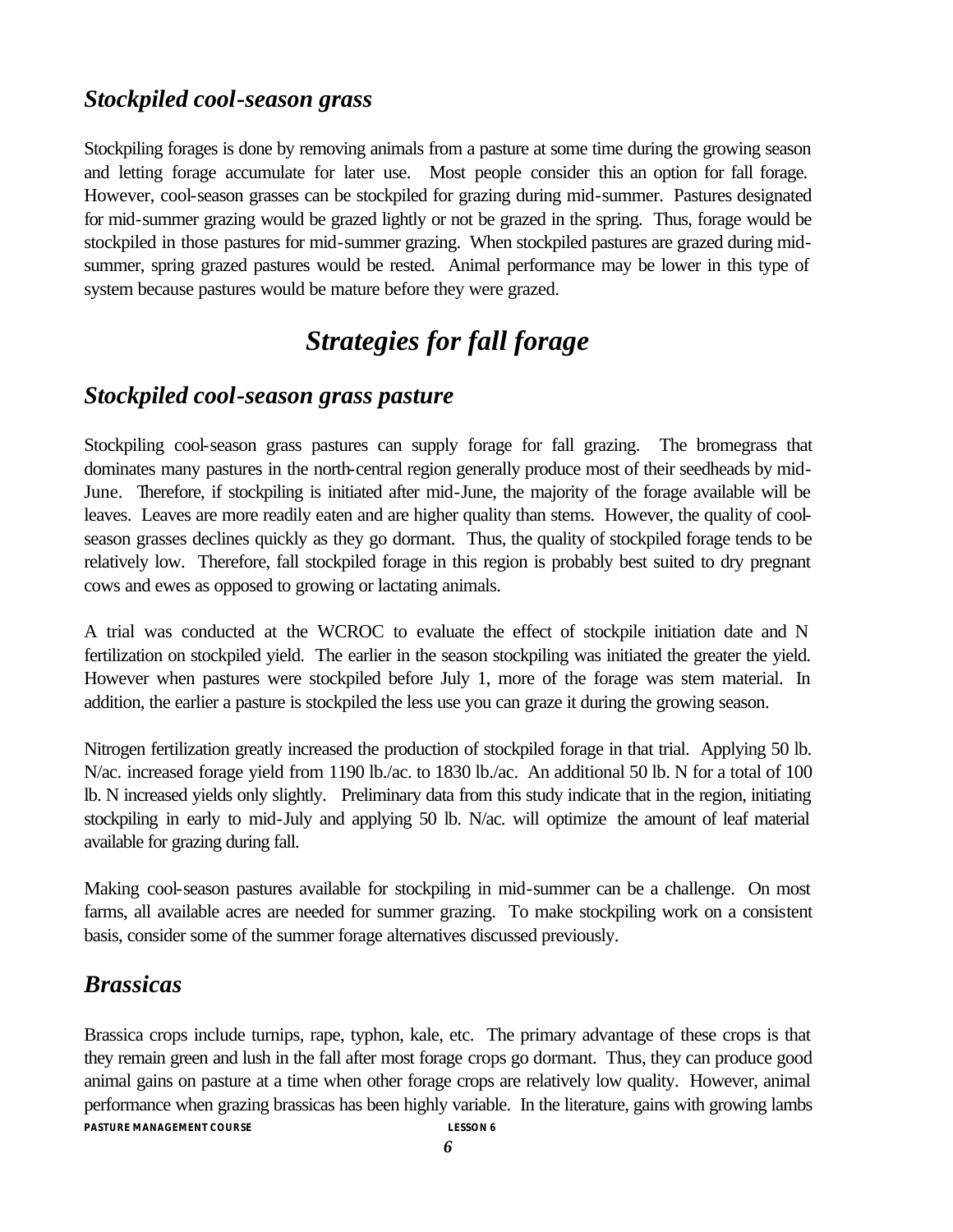have varied from 0.04 lb./hd/day to 0.74 lb./hd/day. However, average daily gains have generally been higher for lambs grazing brassica crops than for lambs grazing stockpiled tall fescue or orchardgrass. In 1997, at the WCROC, lambs were finished grazing forage turnips, alfalfa, or in the feedlot on an alfalfa, corn, soybean meal diets. Lambs gained 0.60 lb./day in the feedlot, 0.56 lb./day grazing alfalfa, and 0.51 lb./day grazing turnips. Most of the decreased lamb performance while grazing turnips occurred in the first few weeks of grazing. These lambs had not been exposed to turnips prior to the trial and took 2 to 3 weeks to begin readily eating the turnips.

The reason for the inconsistency in animal performance while grazing brassica crops is not well understood. Several management strategies can be used to try to minimize the variation in animal performance while grazing brassica crops: 1) allow the animals to become adjusted to the brassicas gradually, and 2) supply dry hay to animals grazing brassica crops.

#### *Alfalfa regrowth*

Alfalfa was discussed previously as a summer grazing option. However, alfalfa can be an excellent option for high quality forage in early fall. As mentioned in the "brassica" section, finishing lambs performed very well grazing alfalfa regrowth in the fall. Research is being initiated on the effect of grazing alfalfa in the early fall (when it is not normally recommended to harvest alfalfa for hay). Preliminary observations imply that moderate fall grazing does not stress plants as much as cutting for hay. Therefore the risk of winter injury may be less when grazed in fall than when cut for hay. If this is true it may open up some opportunities for grazing late-season alfalfa regrowth.

#### *Corn Residues*

The corn husks and leaves left in the field after corn harvest can make excellent forage in fall. Forage quality of corn residues is generally not high enough to meet the nutritional needs of lactating or growing animals, but can adequately maintain dry pregnant cows and ewes. Strip grazing will make for more efficient use of corn residues.

With any fall grazing strategy in Minnesota, one risk is that snow may make fall forage inaccessible. You may have enough alfalfa aftermath, stockpiled cool-season grasses, corn stalks, and turnips available for grazing until April; however, a thick blanket of snow can ruin plans for fall pasturing. The key is to be flexible. Obviously, it is unrealistic to expect to graze through the winter every year in the north-central region. However, there are many opportunities to keep animals out on pasture through October and November.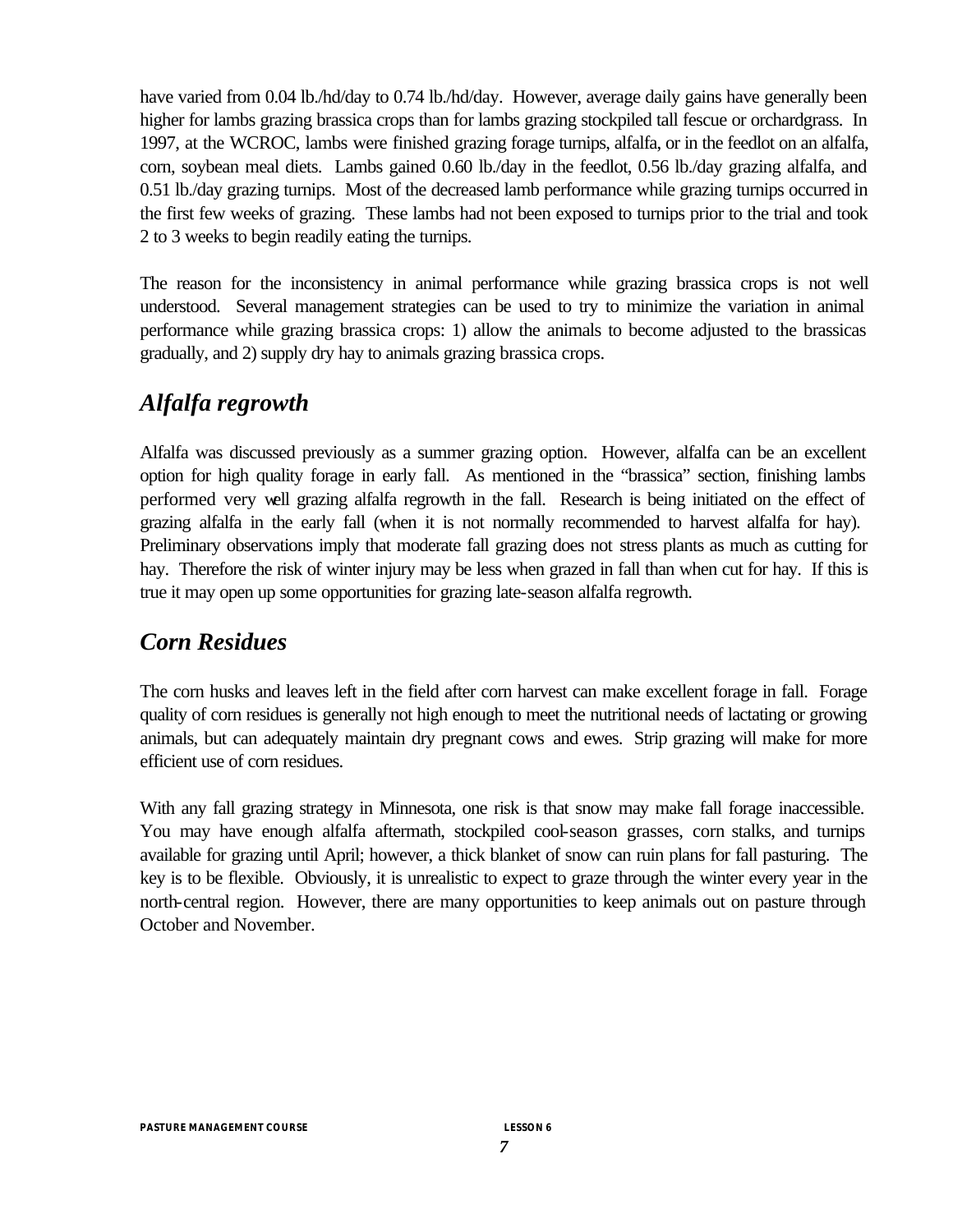#### *Managing a successful hay program*

Similarly to planning for grazing, the key to a successful hay program is planning. Did you produce enough hay last year? Was the quality what you wanted? How and where will you grow enough hay to get through next winter? To start the planning process, list the acreage in each field you use for hay production. Then, estimate last years production as tons of hay per acre. The kind and variety of forage and the fertilization of each field during the past year is also important. Estimate the amount of stored forage you will use this winter. Finally, make a list of practices or changes you can make to help you achieve your production goals for next year. This section will discuss some management ideas for a successful hay program. Before we start there are two points to consider: 1) it costs little more to produce good hay than poor hay, and 2) forage plants are generally higher in quality when young than when mature (corn silage excluded).

The basics of growing ample amounts of high quality hay are to harvest at the proper stage of maturity and follow a good fertility program. The proper stage of maturity usually means when an acceptable compromise between yield and quality is reached. It is generally recognized that harvesting alfalfa between bud and early bloom and grasses at the boot stage are good benchmarks for getting both high quality and good yields from a hay field. However, depending on what species of animal(s) you are feeding, as well as their stage of production, proper harvest stage may change to meet your goals.

If you have a pretty good idea about the stage of maturity at which you want to harvest your forage, the next step is to grow the amount of forage you need. To target production, start with a soil test. If you have not soil tested your hay fields in the last 2 years, it is time to do so. Otherwise you don't know if low fertility or low pH may be limiting forage growth. Follow the soil test recommendations by applying the needed nutrients. A primary reason for lower than desired hay yields is low soil fertility. However, when applying fertilizer keep in mind the golden rule of forage production, "for every dollar you put into a fertilizer program you must make more than a dollar back". If your yield goal is 2 tons of hay per acre, there is no need to fertilize for 5 tons of hay. Keep fertilizer and production records to help determine if extra inputs are profitable!

Our most common hay crop is alfalfa, and that is rightly so. It is a high quality, productive crop that is the backbone of many forage systems. A good fertility and harvest management program are essential to profitable alfalfa production. The management of alfalfa for hay is well documented in publications like the *Alfalfa Management Guide* available from seed companies or your local extension office. Therefore, the following section will focus on grass and grass/legume pastures for hay.

If other nutrients are not limiting plant growth, applying nitrogen to grass pastures will grow more forage. Yield response from additional nitrogen depends on many factors, including current soil fertility, soil type, rainfall, etc. Often forage yield can double with as little as 50 lb. of N/ac. However, if forage gets overly mature after N fertilization, you have only grown more poor quality hay. This will probably not be a profitable use of your fertilizer dollar. We rarely have a shortage of poor quality hay, but we can almost always use more high quality hay.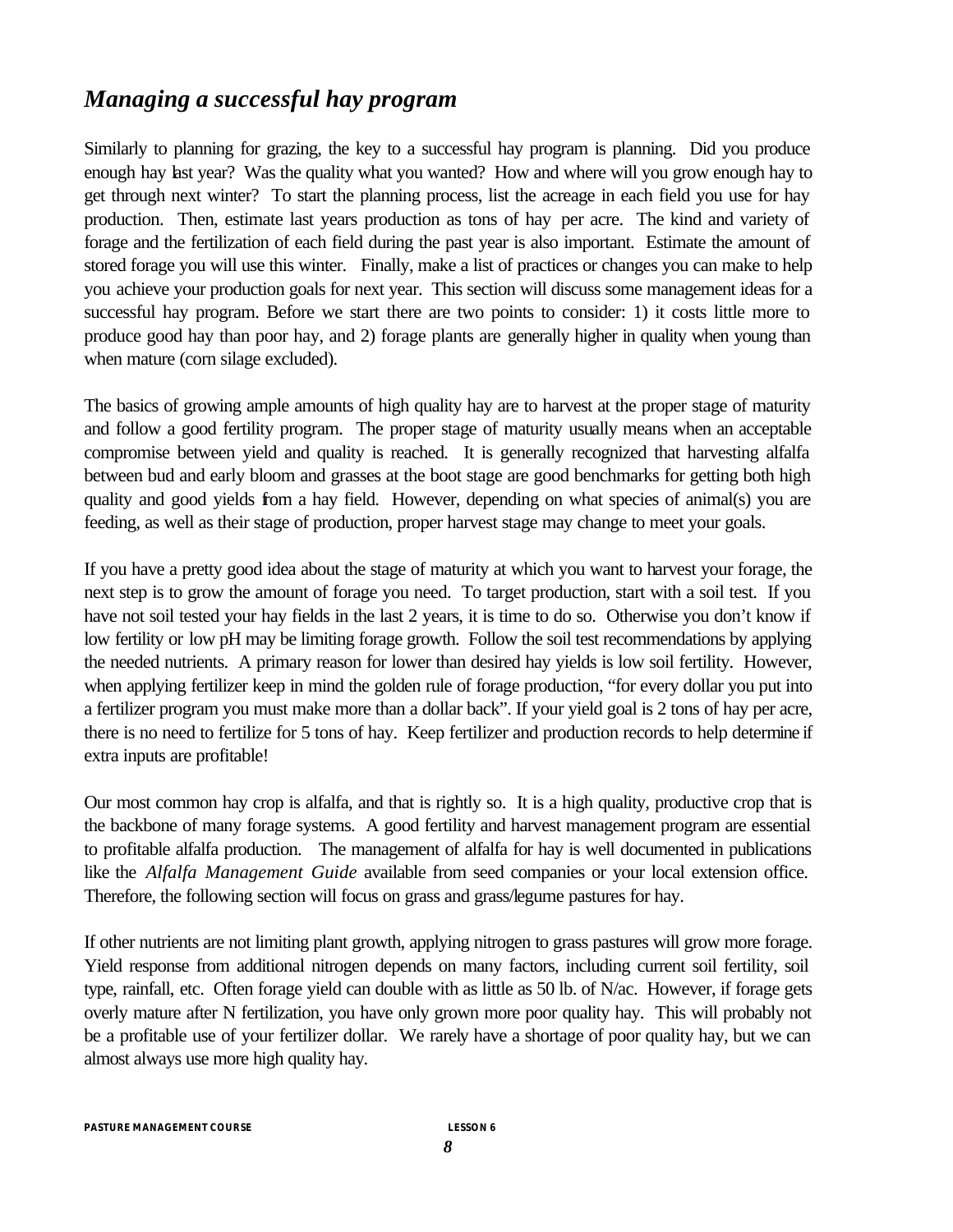One way to get the additional N to pastures is by the inclusion of legumes. Legumes add N to pastures, increase productivity and intake potential of grass pastures, grow more during the summer than grasses, and are high in protein without N fertility. Legumes, however, have higher fertility requirements than grasses and low flooding tolerance.

One way to get the best of both legumes and grasses in a hay pasture is to plant them together. Management of mixed pastures takes skill. However, unless alfalfa is grown for a cash hay market, there are some advantages to including a grass with alfalfa. A grass/legume mix harvested at the proper stage of maturity can produce high quality hay. At the WCROC, excess spring growth from an alfalfa/orchardgrass pasture (about 50% alfalfa and 50% orchardgrass) produced 157 RFV hay. In a three-year pasture renovation experiment also conducted at the WCROC, interseeding alfalfa into bromegrass pastures increased forage production an average of 2.3 ton/ac./yr. Over the three years of the study, the areas interseeded to alfalfa produced 7 ton/ac more forage than smooth bromegrass alone. Including machinery, labor, seed, and herbicide, the additional forage cost \$8.07/ton to produce. That is only about 10% of what it would cost to buy that additional forage as hay. Keeping good records of acreage, production, and cost can provide valuable information when considering interseeding legumes into grass pastures in the future. Advantages of a grass/legume mix for hay production over alfalfa alone include reduced drying time and lodging, decreased winter injury, reduced weed encroachment and soil erosion, and longer stand life. However, legume persistence has been a problem in both pastures and hay fields. Good harvest management, including not harvesting in the fall and a good fertility program can make for a successful grass/legume hay field.

The real benefit from a good hay management program is reducing your feed cost. Therefore, keep in mind when making hay that you are using that hay to feed animals. Higher quality hay can help meet the nutritional needs of animals with less supplementation (less cost). Have your hay tested and feed higher quality hay to animals with higher nutritional needs and lower quality hay to animals with lower nutritional needs. Knowing and understanding the nutrient requirements of animals for the stage of production they are in will help avoid over- or under-feeding.

There are several management steps to consider as you plan a hay program. These include: 1) target the yield and quality needed from your hay fields, 2) soil test and apply nutrients as needed to meet your yield goals, and consider using legumes as a source of N and high quality forage, 3) harvest at the proper stage of maturity, and 4) forage test to better allocate your hay supply. There are many things to consider when evaluating a forage program. Review your system and visit with your local extension educator if you have any questions.

In this article there have been several options discussed on how to maximize the time animals spend grazing during the year, as well as planning hay production to meet your goals. There is not a single best system for all farms. Consider some of the options suggested, consider when you have forage shortages and excesses, and see what kind of forage management program you can put together. By diversifying your pasture system, you can reduce the impact of seasonal weather and growth fluctuations and give yourself the best opportunity to have abundant amounts of high quality forage available throughout the year.